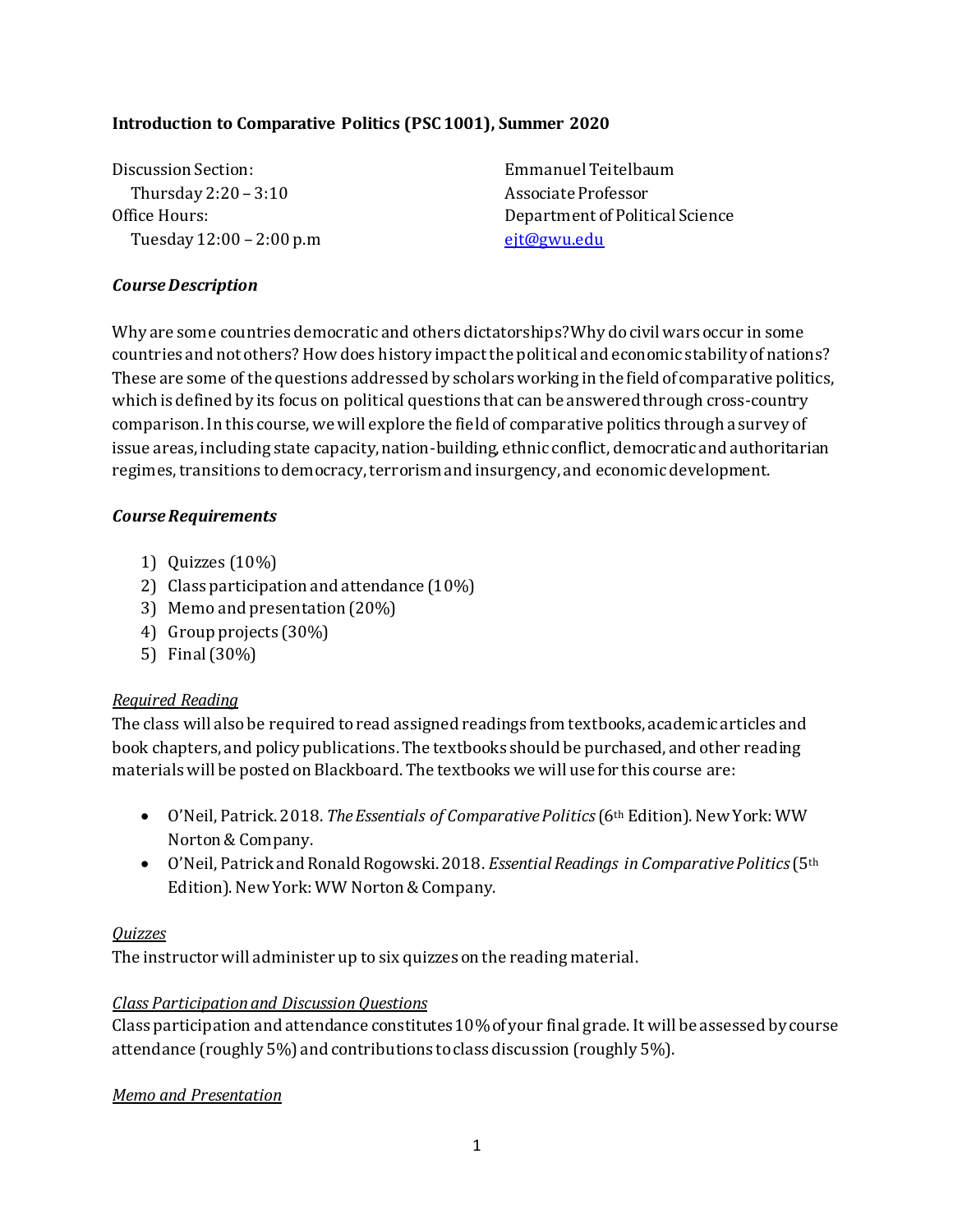Students will be required to give an in-class presentation based on a memo that they write on the readings. This memo will be approximately 2-5 pages in length and will critically analyze a portion of the assigned reading. The aim of the memois not to summarize but to analyze a question and respond to it. Students will use this memo to lead part of a class discussion. The professor will post discussion questions that the students can use as a basis for crafting their memos. Students will post their memos to the discussion board on Blackboard by 5 p.m. the day before class.

#### *Group Projects*

Students will work in teams of two or three to complete a series of six methods assignments.

#### *Final Exam*

Students will be required to take a final exam. The final will be comprehensive, meaning that it will test the students' knowledge of all of the material covered in the course.

#### **Learning Objectives:**

This class satisfies G-PAC requirements in critical thinking and cross-cultural perspectives. In this class, you will:

- Learn and critically analyze fundamental concepts in political science and comparative politics;
- Apply these concepts in a variety of countries;
- Learn how historical, societal, and cultural differences influence the practice of politics;
- Compare the differences between regime types and their impact on political, economic, and social outcomes;
- Demonstrate your knowledge through analytical papers, writing exercises and one term paper, along with an intensive peer review process.

## **Grading Policies**

| <b>Grading Scale</b> |           |           |          |
|----------------------|-----------|-----------|----------|
| 100-94 A             |           | 74-76 C   |          |
| 90-93 A-             |           | 70-73     | $C -$    |
| $87-89$ B+           |           | 67-69     | $D+$     |
| 84-86                | - B       | 64-66     | - D      |
| 80-83                | $R -$     | $60 - 63$ | $\Gamma$ |
| 77-79                | $C_{\pm}$ | $0 - 59$  | F        |

#### *Makeup and Late Assignment Policies*

Except in the case of a documented family or medical emergency, there will be no makeup exams or paper deadline extensions. Emergencies must be verified through the academic advising office of your college. Routine doctor's appointments do not qualify as medical emergencies; students will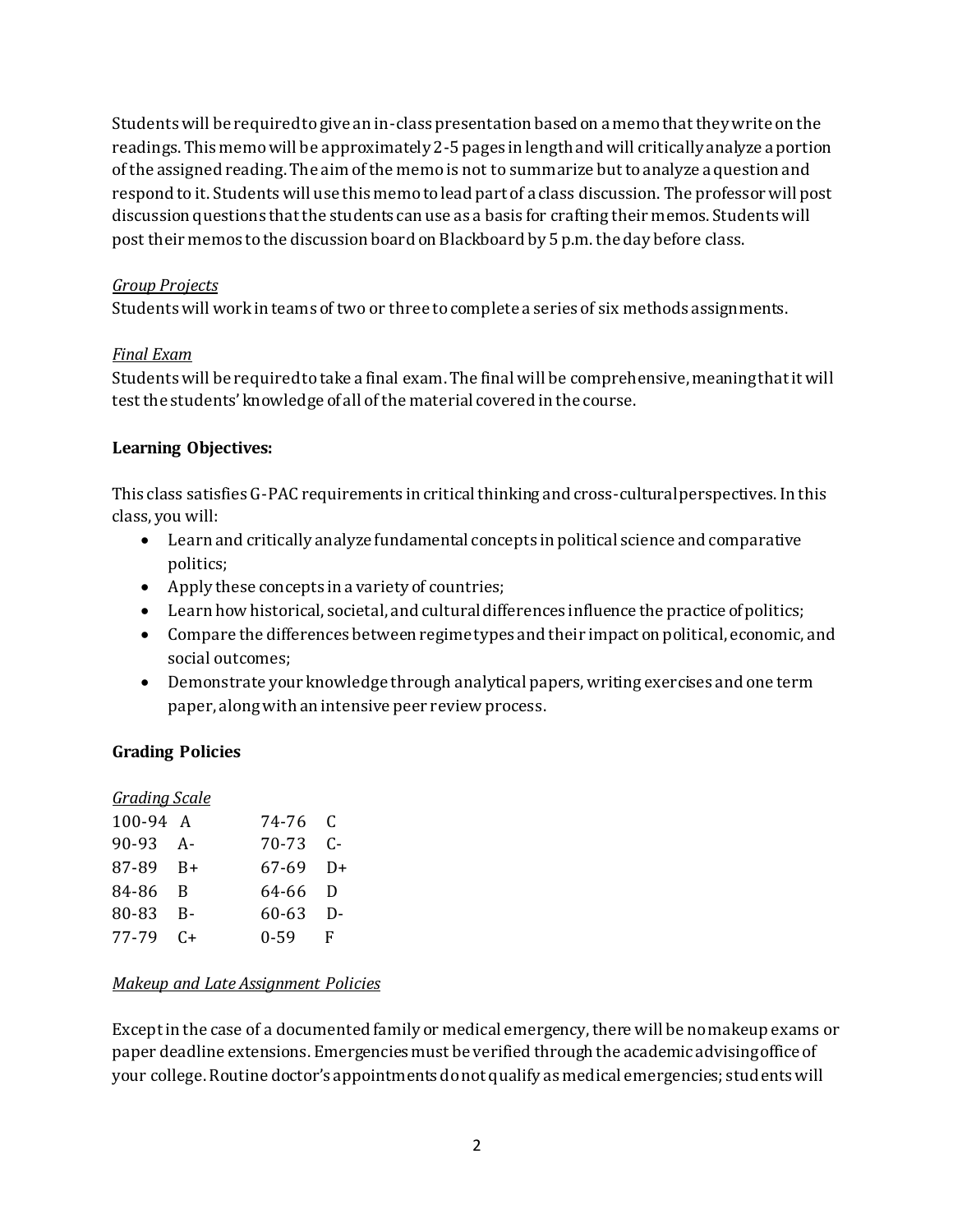not be excused from exams or assignments for non-emergency doctor's appointments. No make-up exams or deadline extensions will be provided for early holiday travel.

Assigned memos and papers must be turned in at the beginning of the class period. For each day a memo or paper is late (starting five minutes after the beginning of class) ten percentage points will deducted from the final grade. Written responses to the discussion questions will only be accepted if the student is in class.

## **Technology Policies**

During class and exams students should refrain from using any electronic devices, including laptops, cell phones, PDAs, iPads, dictionaries or any other electronic equipment. Despite their convenience, laptops can be distracting and the use of laptops is therefore to be strictly limited.

# **Academic Integrity**

Academic integrity is vital to the health and reputation of the University. It is also vital to your education. I will pursue violations of academic integrity, including but not limited to cheating on exams and plagiarism on papers and responses to discussion questions, to the fullest extent possible.

The following is an excerpt from Article II, Section 1 of the University's Code of Academic Integrity, which defines academic dishonesty:

"(a) Academic dishonesty is defined as cheating of any kind, including misrepresenting one's own work, taking credit for the work of others without crediting them and without appropriate authorization, and the fabrication of information.

(b) Common examples of academically dishonest behavior include, but are not limited to, the following:

1) Cheating - intentionally using or attempting to use unauthorized materials, information, or study aids in any academic exercise; copying from another student's examination; submitting work for an in-class examination that has been prepared in advance; representing material prepared by another as one's own work; submitting the same work in more than one course without prior permission of both instructors; violating rules governing administration of examinations; violating any rules relating to academic conduct of a course or program.

2) Fabrication - intentional and unauthorized falsification or invention of any data, information, or citation in an academic exercise.

3) Plagiarism - intentionally representing the words, ideas, or sequence of ideas of another as one's own in any academic exercise; failure to attribute any of the following: quotations, paraphrases, or borrowed information.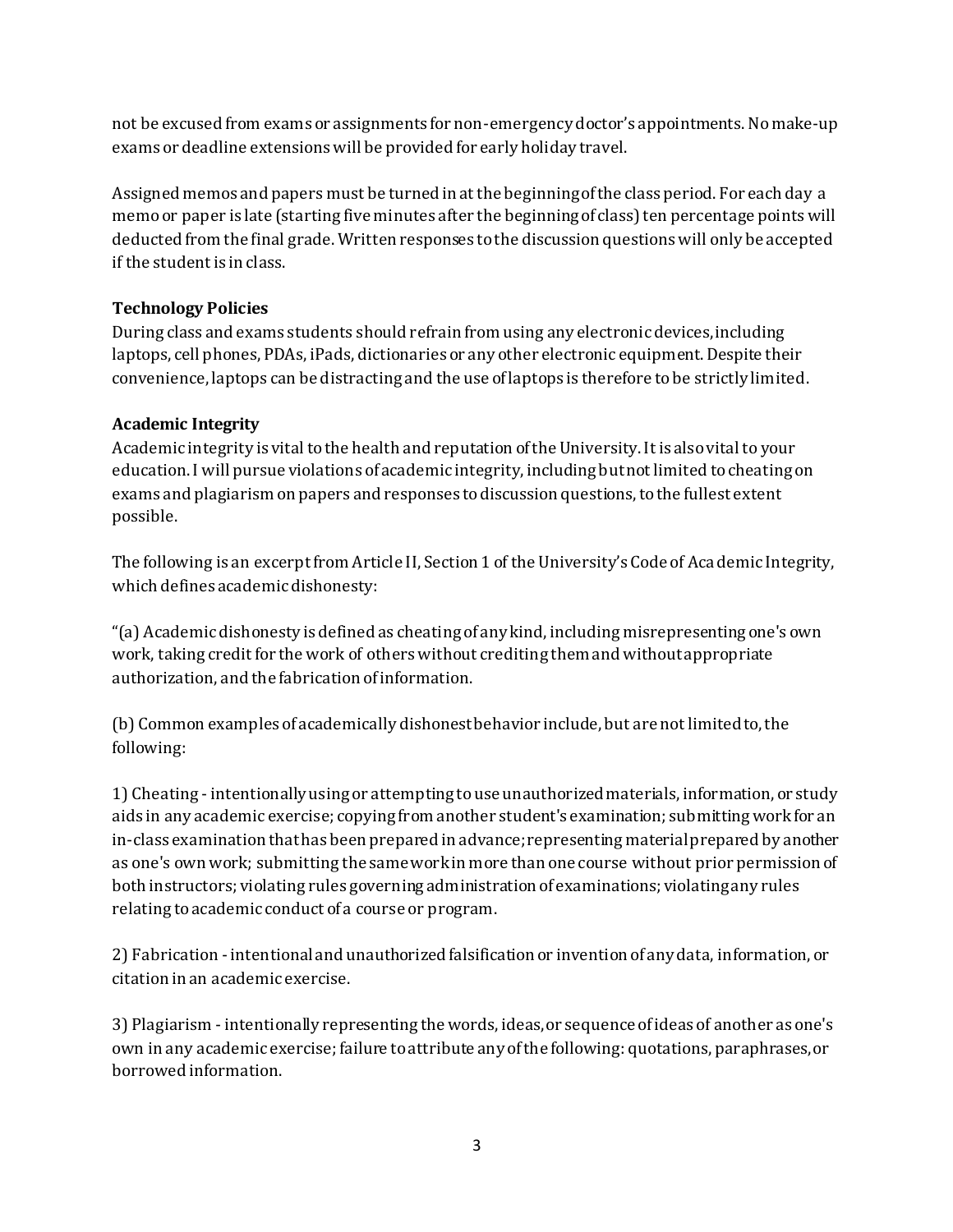4) Falsification and forgery of University academic documents - knowingly making a false statement, concealing material information, or forging a University official's signature on any University academic document or record. Such academic documents or records may include transcripts, add-drop forms, requests for advanced standing, requests to register for graduate-level courses, etc. (Falsification or forgery of non-academic University documents, such as financial aid forms, shall be considered a violation of the non-academic student disciplinary code.)

5) Facilitating academic dishonesty - intentionally or knowingly helping or attempting to help another to commit an act of academic dishonesty."

According to Article III, section 5 of the Code, the *minimum* penalty for a first offense is failure of the assignment in question. Repeat offenders will be referred directly to the Academic Integrity Council for a hearing. For more information, refer to the Code a[t http://www.gwu.edu/~ntegrity/code.html](http://www.gwu.edu/~ntegrity/code.html)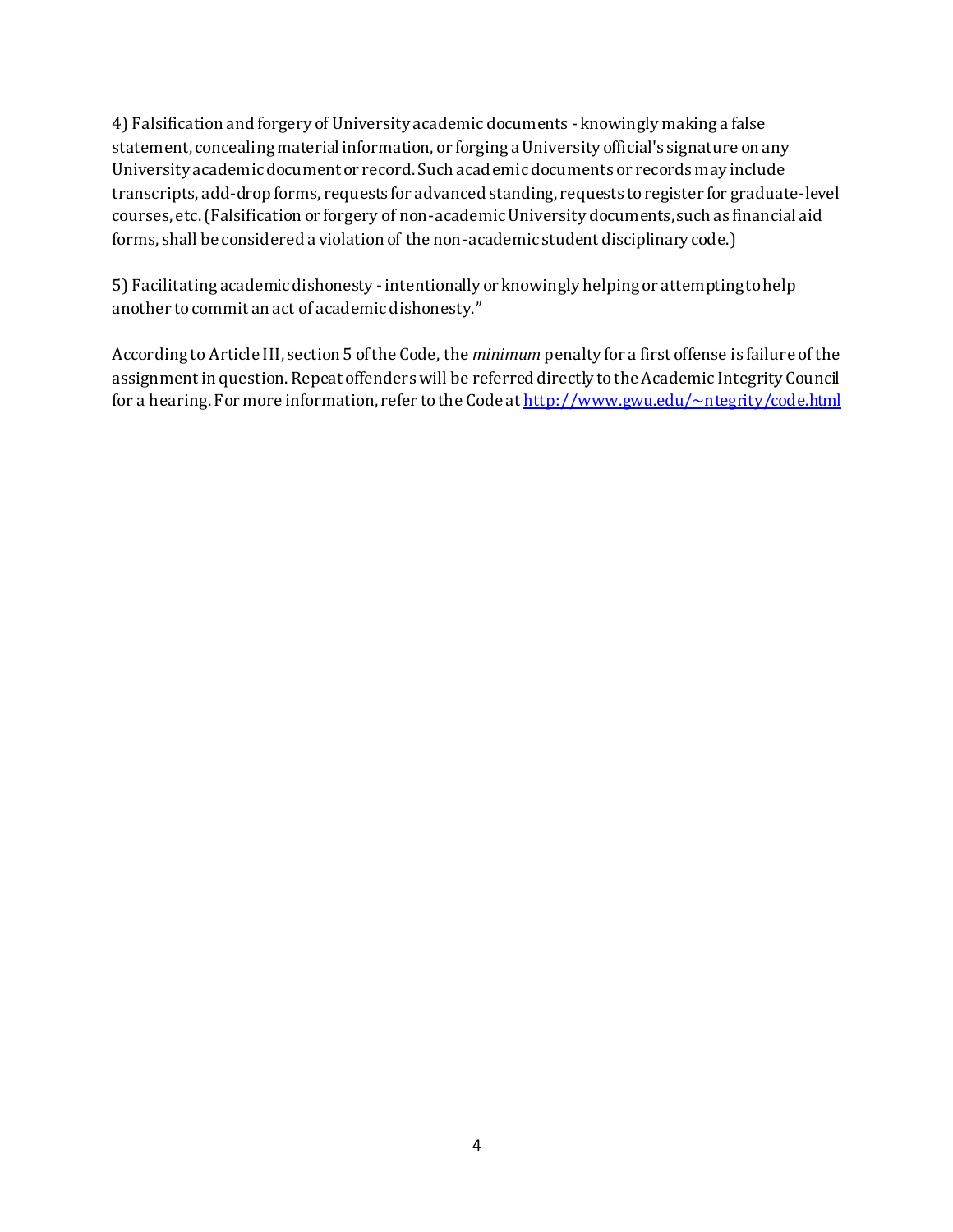## *1. Comparative Politics and the Comparative Method*

May 21: What is Comparative Politics? What is the Comparative Method?

- O'Neil, Chapter 1
- Lichbach and Zuckerman in Essential Readings, Chapter 1

May 23: The Comparative Method

- King, Keohane & Verba in Essential Readings, Chapter 1
- John Stuart Mill in Essential Readings, Chapter 1

## *\*\*\*May 26, Causal Diagram Assignment Due, Submit Online*

## *2. States, State Capacity, and Political Violence*

May 28: State Capacity

- O'Neil, Chapter 2
- Charles Tilly (1985) "War Making and State Making as Organized Crime" (Blackboard)
- Video: "Why Countries Exist"

# May 30: State Failure & Political Violence

- O'Neil, Chapter 7
- Jeffrey Herbst in Essential Readings, Chapter 2
- Video: "Hunting Boko Haram"

## *\*\*\*May June 2, Two-By-Two Assignment Due, Submit Online*

## *3. Ethnicity, Nationalism, and Constitutional Design*

June 4: Ethnicity and Nationalism

- O'Neil, Chapter 3
- Alesina and Ferrara in Essential Readings, Chapter 3
- Video: "How America's Public Schools Keep Kids in Poverty"
- Video: "School Segregation"

June 6: Ethnicity, Cooperation and Conflict

- Fearon and Laitin in Essential Readings, Chapter 3
- Cederman et. al. in Essential Readings, Chapter 3
- Video: "Losing Iraq"

## *\*\*\*June 9, Most Similar Systems Assignment Due, Submit Online*

## *4. Political Regimes and Democratic Transitions*

June 11: Democracy

O'Neil, Chapter 5